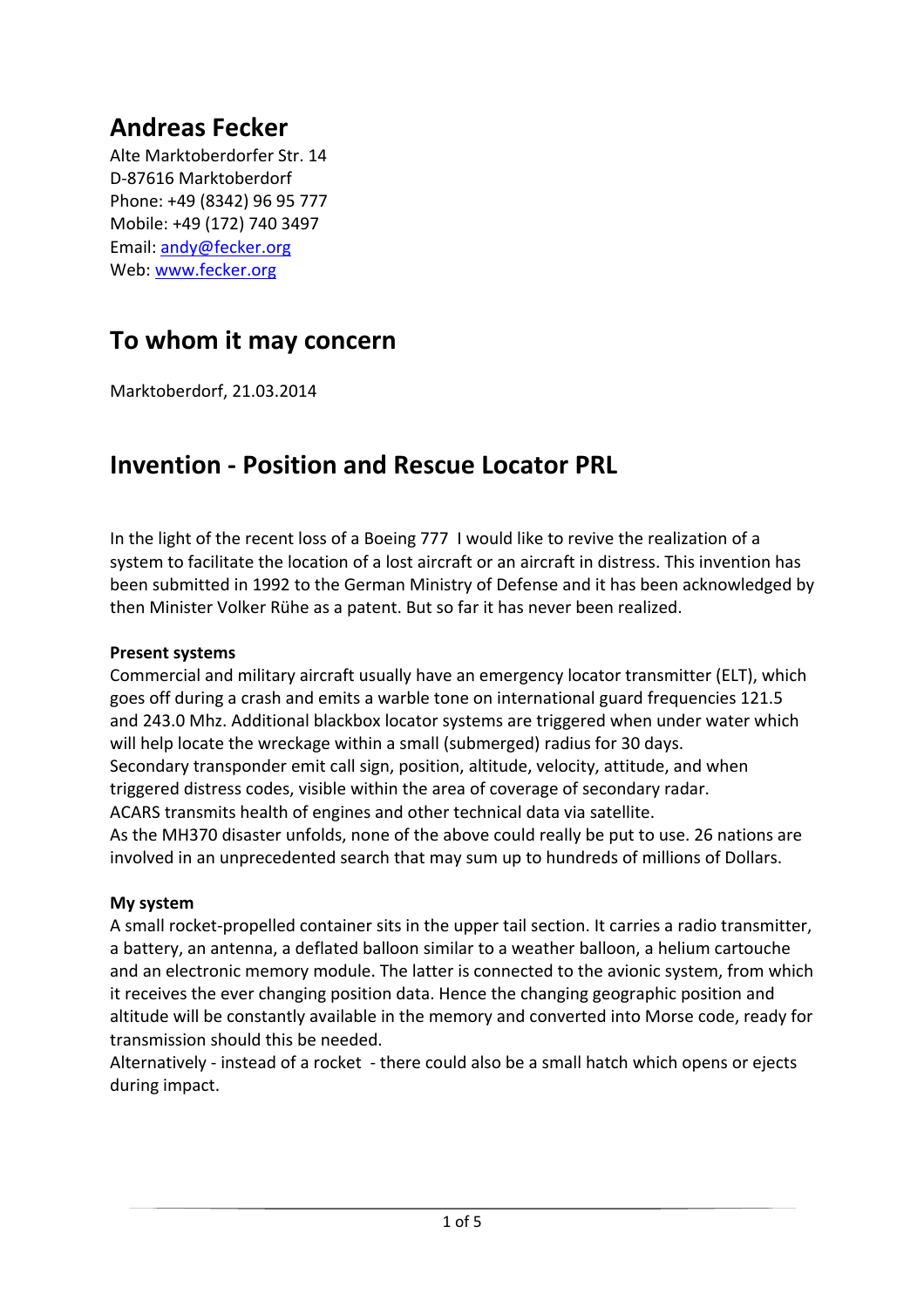## **Function**

### **Scenario 1**

In the event of a crash, the crash‐ sensor (as known in an airbag system) will fire the rocket, the balloon will inflate, the radio will transmit the content of the memory in Morse code bursts on international guard frequency. Wherever the balloon drifts, the crash position will continuously be transmitted in intervals of maybe 5 or 10 minutes. It will be recorded on board of ships, other aircraft and on ATC ground stations, not to mention satellites. The Morse code can easily be converted back to an exact coordinate.

When recorded and replayed in slow motion the code can be easily understood and translated in alphanumerical digits.

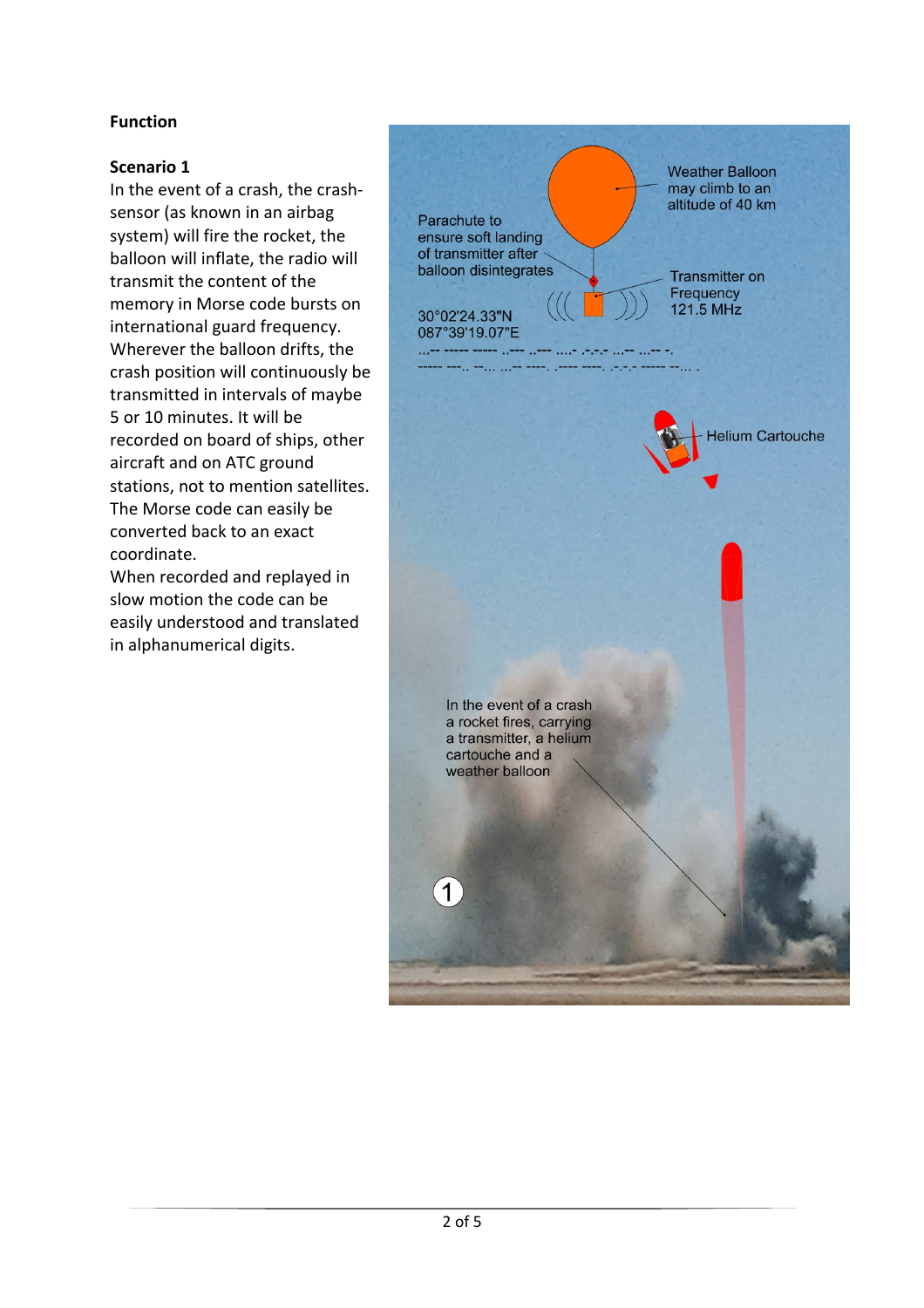#### **Scenario 2**

During a controlled emergency the pilots will normally be in contact with Air Traffic Control. To raise attention and for easy identification they will set the transponder to Code 7700, or if communication fails to 7600. In both cases the PRL will start transmitting the position in form of the Morse Code. To not flood the emergency frequency this will happen in short, compact transmission bursts. It should also start transmitting

during an onboard fire. If this flight ends at an airport with a normal landing, the PRL must be physically defused and reset. If the flight ends with an imact, we are back on scenario 1, where the rocket fires and the balloon is extracted.

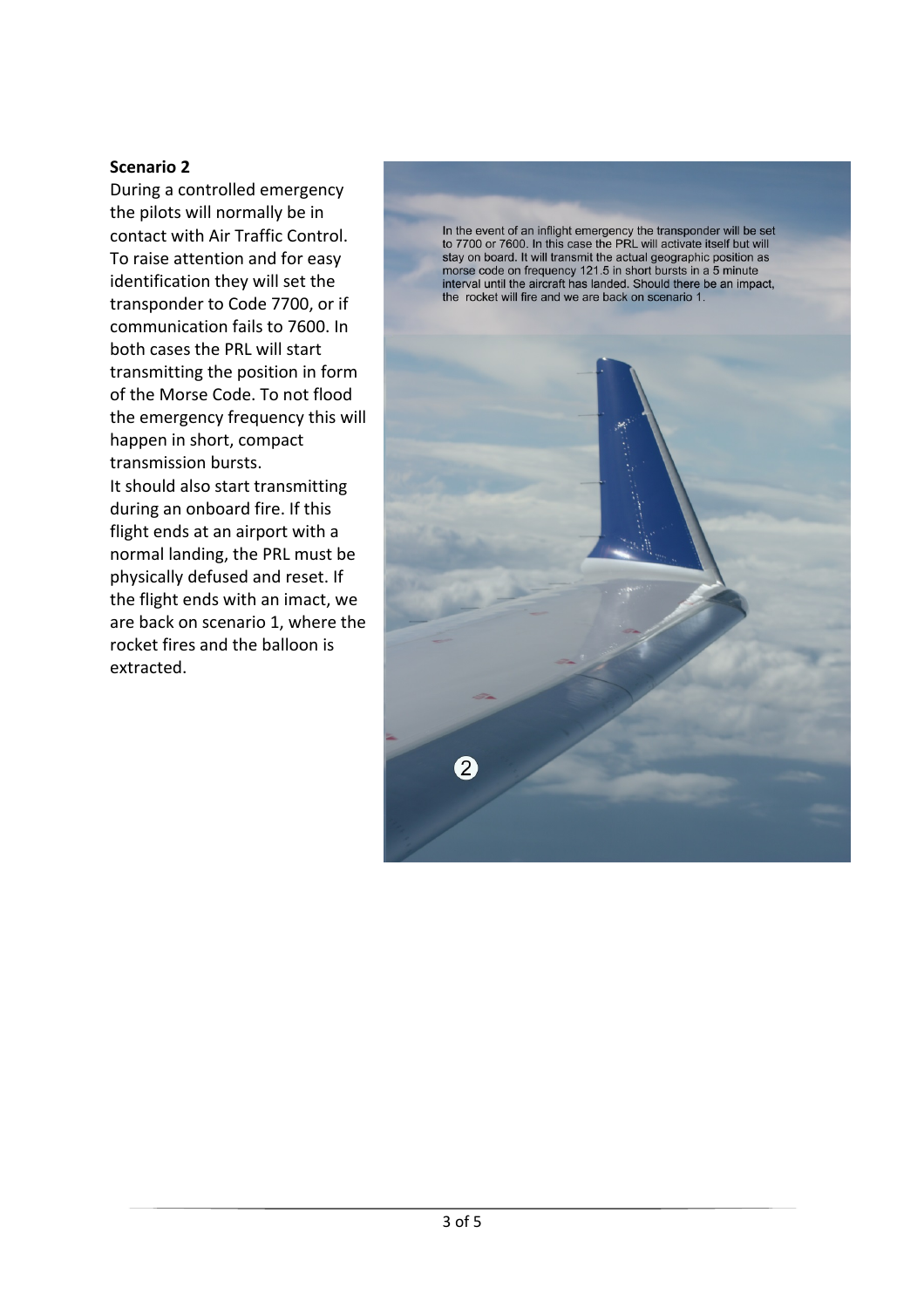#### **Scenario 3**

As must have happened on board of MH370 somebody could have tampered with ACARS and the Transponder. The PRL shall therefore be programmed, that it starts operating if transponder or ACARS are shut off while in flight. Obviously Code 7500 will also set it in motion.

In such a case it will remain in its position as long as the aircraft flies. It should not be interruptible from the cockpit and would transmit to ATC and air defense the position and altitude of the aircraft in distress until the aircraft has landed or has crashed.